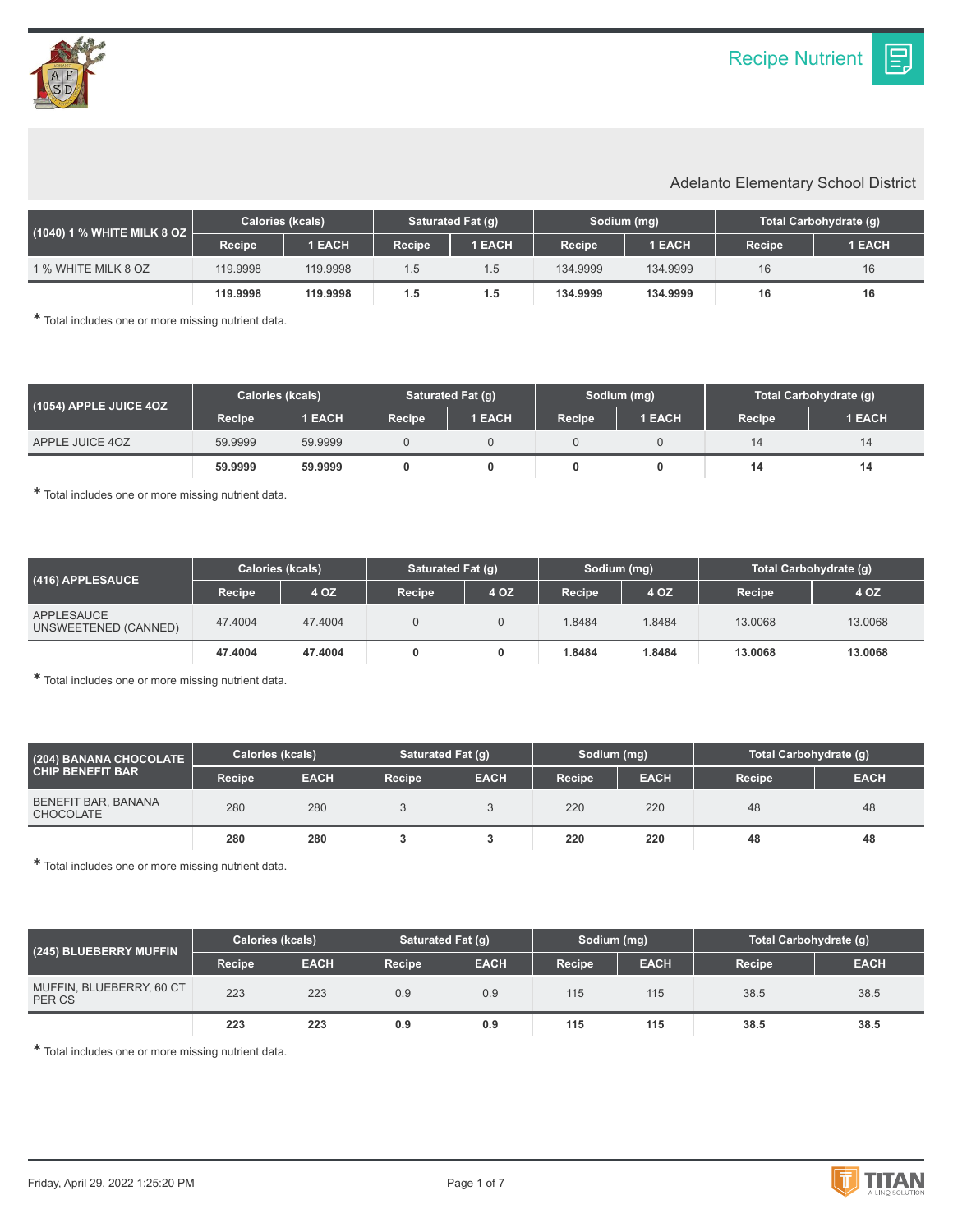



| (1250) CINNAMON<br><b>TOASTERS CEREAL</b> | <b>Calories (kcals)</b> |             | Saturated Fat (q) |             | Sodium (mg)   |             | Total Carbohydrate (g) |             |
|-------------------------------------------|-------------------------|-------------|-------------------|-------------|---------------|-------------|------------------------|-------------|
|                                           | <b>Recipe</b>           | <b>EACH</b> | Recipe            | <b>EACH</b> | <b>Recipe</b> | <b>EACH</b> | <b>Recipe</b>          | <b>EACH</b> |
| <b>CINNAMON TOASTERS</b><br><b>CEREAL</b> | 238,7326                | 238,7326    | 0.4974            | 0.4974      | 268,5742      | 268,5742    | 43.7677                | 43.7677     |
|                                           | 238.7326                | 238.7326    | 0.4974            | 0.4974      | 268,5742      | 268,5742    | 43.7677                | 43.7677     |

✱ Total includes one or more missing nutrient data.

| (236) COCOA PUFFS<br><b>CEREAL</b> | <b>Calories (kcals)</b> |             | Saturated Fat (q) |             | Sodium (mg)         |             | Total Carbohydrate (q) |             |
|------------------------------------|-------------------------|-------------|-------------------|-------------|---------------------|-------------|------------------------|-------------|
|                                    | Recipe                  | <b>EACH</b> | <b>Recipe</b>     | <b>EACH</b> | Recipe <sup>1</sup> | <b>EACH</b> | <b>Recipe</b>          | <b>EACH</b> |
| COCOA PUFFS CEREAL                 | 229.9998                | 229.9998    |                   |             | 219,9998            | 219.9998    | 47                     | 47          |
|                                    | 229.9998                | 229.9998    |                   |             | 219.9998            | 219,9998    | 47                     | 47          |

✱ Total includes one or more missing nutrient data.

| (Sys-136) COFFEE CAKE IW | <b>Calories (kcals)</b> |             | Saturated Fat (g) |             | Sodium (mg)   |             | Total Carbohydrate (q) |             |
|--------------------------|-------------------------|-------------|-------------------|-------------|---------------|-------------|------------------------|-------------|
|                          | Recipe                  | <b>EACH</b> | <b>Recipe</b>     | <b>EACH</b> | <b>Recipe</b> | <b>EACH</b> | <b>Recipe</b>          | <b>EACH</b> |
| COFFEE CAKE IW           | 249.9998                | 249.9998    |                   |             | 249.9998      | 249.9998    | 32                     | 32          |
|                          | 249.9998                | 249.9998    |                   |             | 249.9998      | 249.9998    | 32                     | 32          |

✱ Total includes one or more missing nutrient data.

| (1022) DICED PEACHES | <b>Calories (kcals)</b> |         | Saturated Fat (q)   |        | Sodium (mg) |        | Total Carbohydrate (g) |         |
|----------------------|-------------------------|---------|---------------------|--------|-------------|--------|------------------------|---------|
|                      | Recipe                  | 4 OZ    | Recipe <sup>1</sup> | 4 OZ   | Recipe      | 4 OZ   | <b>Recipe</b>          | 4 OZ    |
| <b>DICED PEACHES</b> | 49.8951                 | 49.8951 | 0.0045              | 0.0045 | 4.5359      | 4.5359 | 13.1201                | 13.1201 |
|                      | 49.8951                 | 49.8951 | 0.0045              | 0.0045 | 4.5359      | 4.5359 | 13.1201                | 13.1201 |

✱ Total includes one or more missing nutrient data.

| (432) DICED PEARS  | <b>Calories (kcals)</b> |        | Saturated Fat (g) |        | Sodium (mg)         |        | Total Carbohydrate (q) |         |
|--------------------|-------------------------|--------|-------------------|--------|---------------------|--------|------------------------|---------|
|                    | <b>Recipe</b>           | 4 OZ   | Recipe            | 4 OZ   | Recipe <sup>1</sup> | 4 OZ   | Recipe                 | 4 OZ    |
| PEARS, DICED 6/#10 | 56.699                  | 56.699 | 0.0045            | 0.0045 | 4.5359              | 4.5359 | 14.6737                | 14.6737 |
|                    | 56.699                  | 56.699 | 0.0045            | 0.0045 | 4.5359              | 4.5359 | 14.6737                | 14.6737 |

✱ Total includes one or more missing nutrient data.

| (Sys-234) EGG AND CHEESE<br><b>ROLLED TACOS IW</b> | <b>Calories (kcals)</b> |             | Saturated Fat (q) |             | Sodium (mg) |             | Total Carbohydrate (g) |             |
|----------------------------------------------------|-------------------------|-------------|-------------------|-------------|-------------|-------------|------------------------|-------------|
|                                                    | Recipe                  | <b>EACH</b> | Recipe            | <b>EACH</b> | Recipe      | <b>EACH</b> | Recipe                 | <b>EACH</b> |
| EGG AND CHEESE ROLLED<br><b>TACOS IW</b>           | 150                     | 150         |                   | L           | 360         | 360         |                        | 17          |
|                                                    | 150                     | 150         |                   |             | 360         | 360         |                        | 17          |

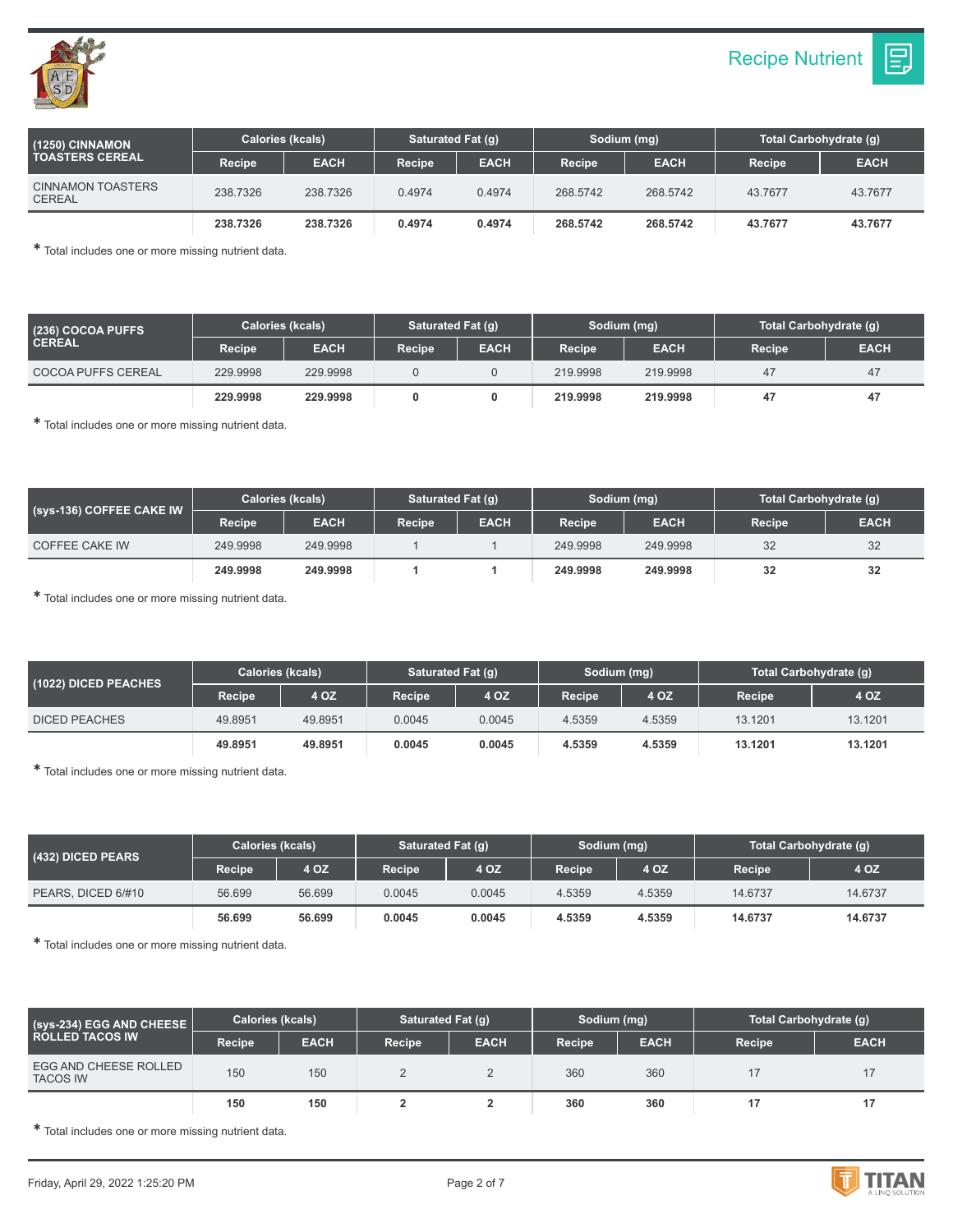

| $(sys-235)$ EGG, CHEESE,<br><b>TURKEY, SAUSAGE</b><br><b>BREAKFAST WRAP</b> | Calories (kcals) |             | Saturated Fat (q) |             | Sodium (mg)   |             | Total Carbohydrate (g) |             |
|-----------------------------------------------------------------------------|------------------|-------------|-------------------|-------------|---------------|-------------|------------------------|-------------|
|                                                                             | Recipe           | <b>EACH</b> | <b>Recipe</b>     | <b>EACH</b> | <b>Recipe</b> | <b>EACH</b> | <b>Recipe</b>          | <b>EACH</b> |
| EGG, CHEESE, TURKEY,<br><b>SAUSAGE BREAKFAST</b><br><b>WRAP</b>             | 172,0099         | 172,0099    | 2.9               | 2.9         | 261.2898      | 261.2898    | 17.71                  | 17.71       |
|                                                                             | 172.0099         | 172.0099    | 2.9               | 2.9         | 261.2898      | 261.2898    | 17.71                  | 17.71       |

✱ Total includes one or more missing nutrient data.

| (215) FRENCH TOAST\<br><b>STICKS</b> | Calories (kcals) |          | Saturated Fat (q) |        | Sodium (mg) |          | Total Carbohydrate (g) |         |
|--------------------------------------|------------------|----------|-------------------|--------|-------------|----------|------------------------|---------|
|                                      | Recipe           | 3 OZ     | Recipe            | 3 OZ   | Recipe      | 3 OZ     | Recipe                 | 3 OZ    |
| <b>FRENCH TOAST STICKS</b>           | 217.2412         | 217,2412 | 2.5862            | 2.5862 | 331.0342    | 331.0342 | 28.9655                | 28.9655 |
|                                      | 217.2412         | 217.2412 | 2.5862            | 2.5862 | 331.0342    | 331.0342 | 28,9655                | 28,9655 |

✱ Total includes one or more missing nutrient data.

| (0521) FROZEN<br><b>BLUEBERRIES</b> | <b>Calories (kcals)</b> |         | <b>Saturated Fat (g)</b> |     | Sodium (mg)   |        | Total Carbohydrate (q) |         |
|-------------------------------------|-------------------------|---------|--------------------------|-----|---------------|--------|------------------------|---------|
|                                     | <b>Recipe</b>           | 4OZ     | Recipe                   | 40Z | <b>Recipe</b> | 4OZ    | <b>Recipe</b>          | 40Z     |
| <b>FROZEN BLUEBERRIES</b>           | 40                      | 58.1529 |                          |     |               | 1.4539 |                        | 13.0844 |
|                                     | 40                      | 58.1529 |                          |     |               | 1.4539 |                        | 13.0844 |

✱ Total includes one or more missing nutrient data.

| (1063) HAWAIIAN<br><b>BREAKFAST SANDWICH</b>                   | Calories (kcals) |        | Saturated Fat (g) |      | Sodium (mg) |        | Total Carbohydrate (g) |       |
|----------------------------------------------------------------|------------------|--------|-------------------|------|-------------|--------|------------------------|-------|
|                                                                | <b>Recipe</b>    | Each   | <b>Recipe</b>     | Each | Recipe      | Each   | Recipe                 | Each  |
| <b>HAWAIIAN BREAKFAST</b><br>SANDWICH 100 SRV PER<br><b>CS</b> | 186.16           | 186.16 | 1.37              | 1.37 | 516.92      | 516.92 | 27.21                  | 27.21 |
|                                                                | 186.16           | 186.16 | 1.37              | 1.37 | 516.92      | 516.92 | 27.21                  | 27.21 |

✱ Total includes one or more missing nutrient data.

| (Sys-423) HONEY NUT                    | <b>Calories (kcals)</b> |            | Saturated Fat (g) |            | Sodium (mg)   |            | Total Carbohydrate (g) |            |
|----------------------------------------|-------------------------|------------|-------------------|------------|---------------|------------|------------------------|------------|
| <b>CHEERIO CEREAL CUP</b>              | Recipe                  | <b>CUP</b> | Recipe            | <b>CUP</b> | <b>Recipe</b> | <b>CUP</b> | Recipe                 | <b>CUP</b> |
| HONEY NUT CHEERIO<br><b>CEREAL CUP</b> | 210                     | 210        |                   |            | 320           | 320        | 45                     | 45         |
|                                        | 210                     | 210        |                   |            | 320           | 320        | 45                     | 45         |

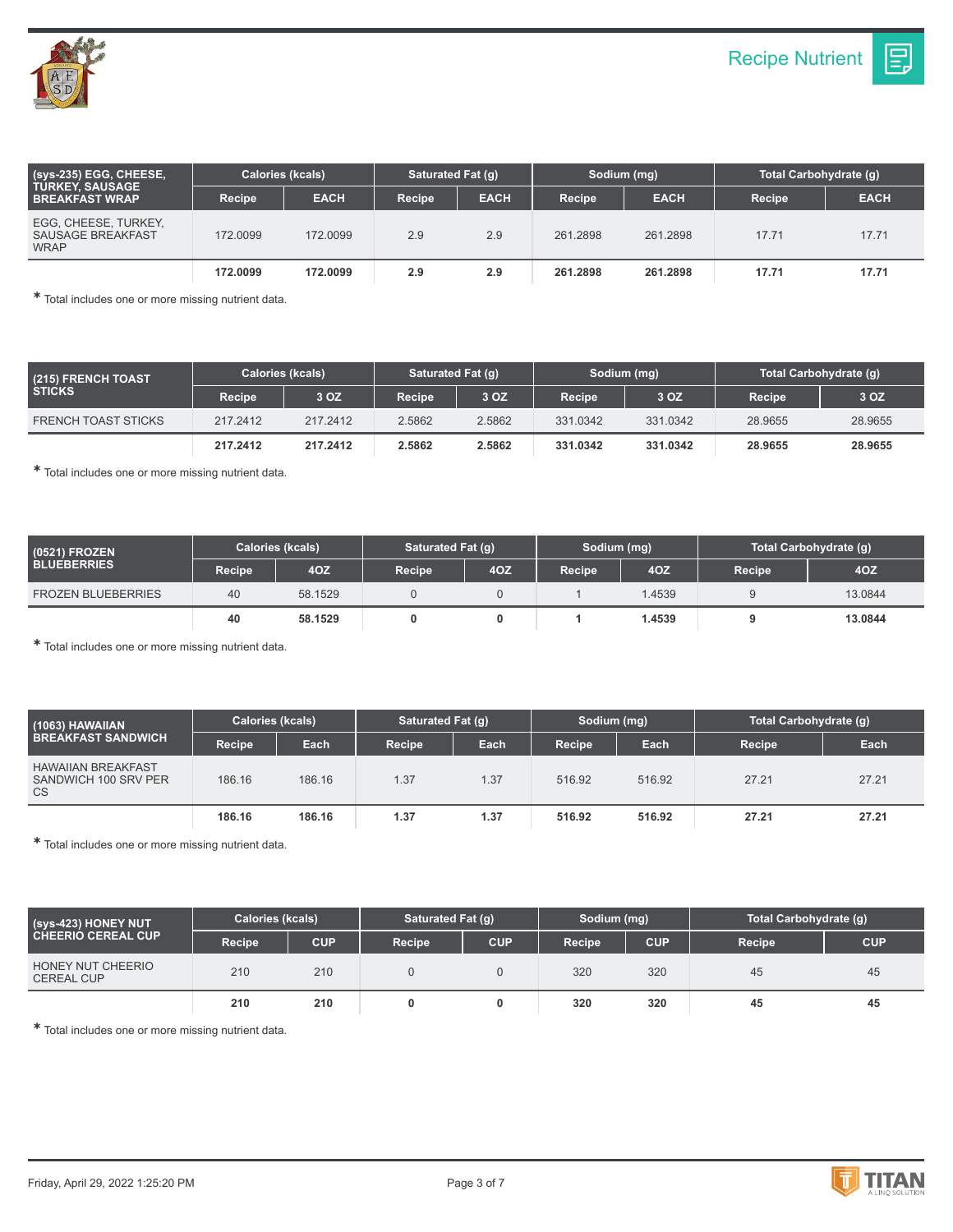

**(234) HONEY WHEAT BREAKFAST BAR**

HONEY WHEAT BAR

| Calories (kcals) |             | <b>Saturated Fat (g)</b> |             | Sodium (mg) |             | Total Carbohydrate (g) |             |
|------------------|-------------|--------------------------|-------------|-------------|-------------|------------------------|-------------|
| Recipe           | <b>EACH</b> | Recipe                   | <b>EACH</b> | Recipe      | <b>EACH</b> | Recipe                 | <b>EACH</b> |
| 230              | 230         |                          |             | 220         | 220         | 39                     | 39          |

**230 230 2 2 220 220 39 39**

✱ Total includes one or more missing nutrient data.

| (216) LEMON CHIP CRUNCH<br><b>BAR</b> | <b>Calories (kcals)</b> |             | <b>Saturated Fat (g)</b> |             | Sodium (mg)   |             | Total Carbohydrate (q) |             |
|---------------------------------------|-------------------------|-------------|--------------------------|-------------|---------------|-------------|------------------------|-------------|
|                                       | Recipe                  | <b>EACH</b> | Recipe                   | <b>EACH</b> | <b>Recipe</b> | <b>EACH</b> | Recipe                 | <b>EACH</b> |
| LEMON CHIP CRUNCH BAR                 | 250                     | 250         |                          |             | 160           | 160         | 4 <sup>1</sup>         | 41          |
|                                       | 250                     | 250         |                          |             | 160           | 160         | 41                     | 41          |

✱ Total includes one or more missing nutrient data.

| (238) MARSHMELLOW<br><b>MATEYS CEREAL</b> | <b>Calories (kcals)</b> |             | Saturated Fat (q) |             | Sodium (mg) |             | Total Carbohydrate (g) |             |
|-------------------------------------------|-------------------------|-------------|-------------------|-------------|-------------|-------------|------------------------|-------------|
|                                           | Recipe                  | <b>EACH</b> | <b>Recipe</b>     | <b>EACH</b> | Recipe      | <b>EACH</b> | Recipe                 | <b>EACH</b> |
| MARSHMELLOW MATEYS<br><b>CEREAL</b>       | 210                     | 210         |                   |             | 380         | 380         | 47                     | 47          |
|                                           | 210                     | 210         |                   |             | 380         | 380         | 47                     | 47          |

✱ Total includes one or more missing nutrient data.

| (243) MINI BREAKFAST<br><b>BITES</b>           | Calories (kcals) |      | Saturated Fat (q) |      | Sodium (mg) |      | Total Carbohydrate (g) |      |
|------------------------------------------------|------------------|------|-------------------|------|-------------|------|------------------------|------|
|                                                | Recipe           | Each | Recipe            | Each | Recipe      | Each | Recipe                 | Each |
| <b>BREAKFAST BITES, GLAZED</b><br>72 CT PER CS | 260              | 260  | 4.5               | 4.5  | 190         | 190  | 38                     | 38   |
|                                                | 260              | 260  | 4.5               | 4.5  | 190         | 190  | 38                     | 38   |

✱ Total includes one or more missing nutrient data.

| (219) MUFFIN, DOUBLE<br><b>CHOCOLATE 60 CT</b> | <b>Calories (kcals)</b> |             | Saturated Fat (g) |             | Sodium (mg)   |             | Total Carbohydrate (q) |             |
|------------------------------------------------|-------------------------|-------------|-------------------|-------------|---------------|-------------|------------------------|-------------|
|                                                | Recipe                  | <b>EACH</b> | Recipe            | <b>EACH</b> | <b>Recipe</b> | <b>EACH</b> | <b>Recipe</b>          | <b>EACH</b> |
| MUFFIN, DOUBLE<br>CHOCOLATE 60 CT              | 229                     | 227.2212    | 0.9               | 0.893       | 125           | 124.0291    | 40                     | 39.6893     |
|                                                | 229                     | 227.2212    | 0.9               | 0.893       | 125           | 124.0291    | 40                     | 39,6893     |

✱ Total includes one or more missing nutrient data.

| (1050) ORANGE JUICE 4 OZ | <b>Calories (kcals)</b> |               | <b>Saturated Fat (g)</b> |               | Sodium (mg)         |               | Total Carbohydrate (q) |               |
|--------------------------|-------------------------|---------------|--------------------------|---------------|---------------------|---------------|------------------------|---------------|
|                          | Recipe                  | <b>1 EACH</b> | Recipe                   | <b>1 EACH</b> | Recipe <sup>1</sup> | <b>1 EACH</b> | <b>Recipe</b>          | <b>1 EACH</b> |
| ORANGE JUICE 4 OZ        | 59.9999                 | 59.9999       |                          |               | 10                  | 10            | 12.9999                | 12.9999       |
|                          | 59.9999                 | 59.9999       |                          |               | 10                  | 10            | 12.9999                | 12.9999       |

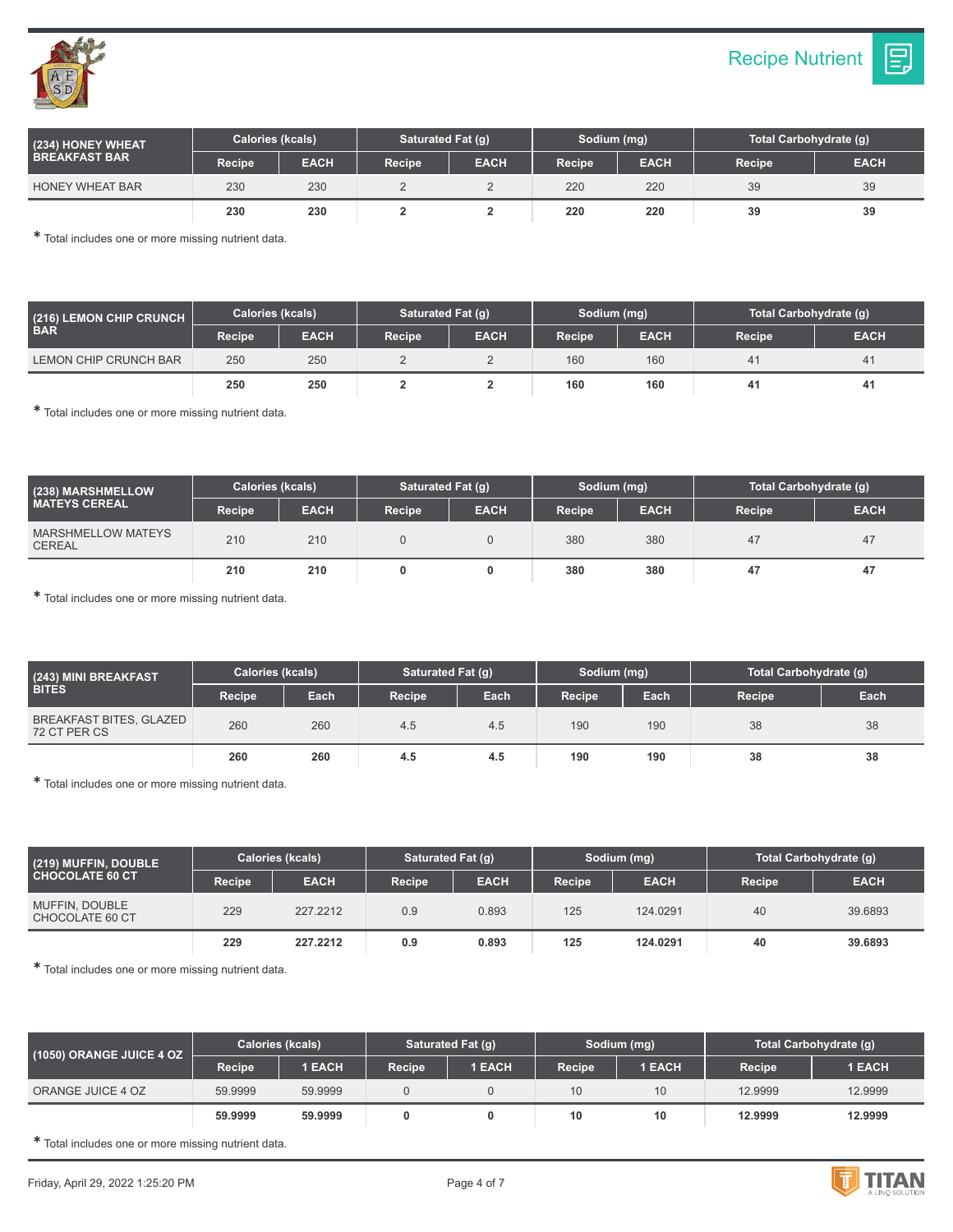Ε.



| (9023) PANCAKE GRIDDLE<br><b>SANDWICH</b> | <b>Calories (kcals)</b> |             | Saturated Fat (g) |             | Sodium (mg) |             | Total Carbohydrate (g) |             |
|-------------------------------------------|-------------------------|-------------|-------------------|-------------|-------------|-------------|------------------------|-------------|
|                                           | Recipe                  | <b>EACH</b> | <b>Recipe</b>     | <b>EACH</b> | Recipe      | <b>EACH</b> | Recipe                 | <b>EACH</b> |
| <b>SAUSAGE PATTY</b>                      | 70                      | 70          | 1.5               | 1.5         | 240         | 240         |                        |             |
| <b>SLICED CHEESE</b>                      | 54.999                  | 54.999      | 2.5               | 2.5         | 134.9992    | 134.9992    | 0.9996                 | 0.9996      |
| <b>KRUSTEAZ PANCAKE</b>                   | 150                     | 150         | 0.5               | 0.5         | 400         | 400         | 31                     | 31          |
|                                           | 274.999                 | 274.999     | 4.5               | 4.5         | 774.9992    | 774.9992    | 32,9996                | 32.9996     |

✱ Total includes one or more missing nutrient data.

| (222) PANCAKE ON A STICK | <b>Calories (kcals)</b> |             | Saturated Fat (q) |             | Sodium (mg)   |             | Total Carbohydrate (g) |             |
|--------------------------|-------------------------|-------------|-------------------|-------------|---------------|-------------|------------------------|-------------|
|                          | Recipe                  | <b>EACH</b> | Recipe            | <b>EACH</b> | <b>Recipe</b> | <b>EACH</b> | Recipe                 | <b>EACH</b> |
| PANCAKE ON A STICK       | 180.2813                | 180.2813    | 1.8867            | 1.8867      | 460.1367      | 460.1367    | 22.9544                | 22.9544     |
|                          | 180.2813                | 180,2813    | 1.8867            | 1.8867      | 460.1367      | 460.1367    | 22.9544                | 22.9544     |

✱ Total includes one or more missing nutrient data.

| (223) PANCAKE, CINNAMON<br><b>GLAZED 80 CT</b> | Calories (kcals) |                  | Saturated Fat (q) |                  | Sodium (mg)         |                  | Total Carbohydrate (q) |                  |
|------------------------------------------------|------------------|------------------|-------------------|------------------|---------------------|------------------|------------------------|------------------|
|                                                | <b>Recipe</b>    | <b>1 PACKAGE</b> | Recipe            | <b>1 PACKAGE</b> | Recipe <sup>1</sup> | <b>1 PACKAGE</b> | Recipe                 | <b>1 PACKAGE</b> |
| PANCAKE, CINNAMON<br>GLAZED 80 CT              | 210              | 175.4117         |                   | 0.8353           | 300                 | 250.5883         | 36                     | 30,0706          |
|                                                | 210              | 175.4117         |                   | 0.8353           | 300                 | 250,5883         | 36                     | 30,0706          |

✱ Total includes one or more missing nutrient data.

| (202) PIZZA BAGEL                      | <b>Calories (kcals)</b> |             | Saturated Fat (q) |             | Sodium (mg)   |             | Total Carbohydrate (g) |             |
|----------------------------------------|-------------------------|-------------|-------------------|-------------|---------------|-------------|------------------------|-------------|
|                                        | Recipe                  | <b>EACH</b> | <b>Recipe</b>     | <b>EACH</b> | <b>Recipe</b> | <b>EACH</b> | Recipe                 | <b>EACH</b> |
| PIZZA, BREAKFAST BAGEL<br>96 CT PER CS | 191.9998                | 191.9998    | 3.01              | 3.01        | 362.9997      | 362.9997    | 23.16                  | 23.16       |
|                                        | 191.9998                | 191.9998    | 3.01              | 3.01        | 362.9997      | 362.9997    | 23.16                  | 23.16       |

✱ Total includes one or more missing nutrient data.

| (9050) QUESADILLA<br>(HOMEMADE) | <b>Calories (kcals)</b> |             | Saturated Fat (q) |             | Sodium (mg) |             | Total Carbohydrate (g) |             |
|---------------------------------|-------------------------|-------------|-------------------|-------------|-------------|-------------|------------------------|-------------|
|                                 | Recipe                  | <b>EACH</b> | <b>Recipe</b>     | <b>EACH</b> | Recipe      | <b>EACH</b> | Recipe                 | <b>EACH</b> |
| ULTRA GRAIN TORTILLA 8"         | 154,6457                | 154,6457    | 1.3332            | 1.3332      | 143.9805    | 143.9805    | 26.663                 | 26.663      |
| CHEESE MOZPART SKIM<br>SHRD     | 121.4946                | 121.4946    | 4.0483            | 4.0483      | 344.2423    | 344.2423    | 2.0242                 | 2.0242      |
|                                 | 276,1403                | 276.1403    | 5.3815            | 5.3815      | 488.2228    | 488,2228    | 28.6872                | 28.6872     |

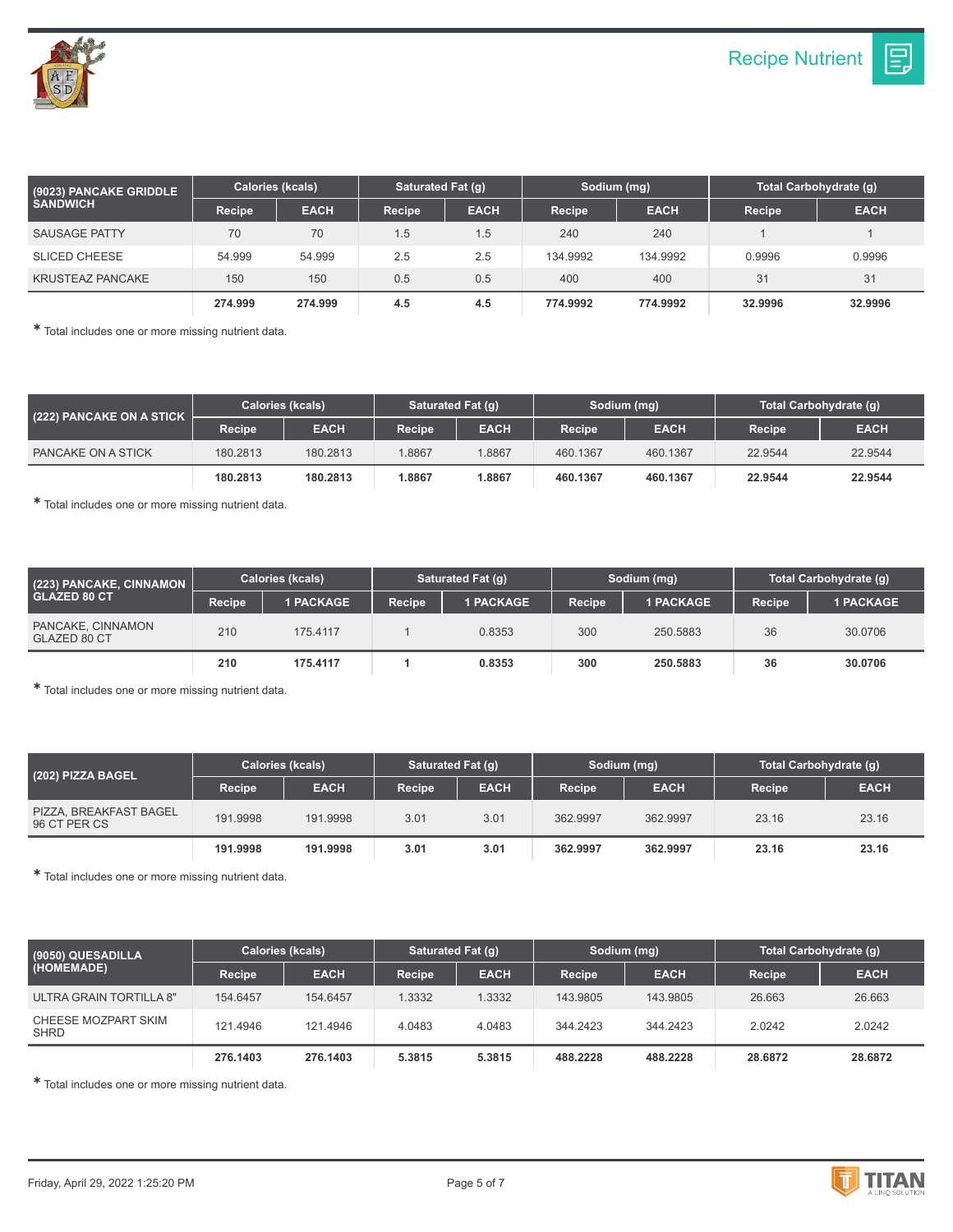



| (1041) RV FF CHOCOLATE<br><b>MILK 8 OZ</b> | <b>Calories (kcals)</b> |          | Saturated Fat (q) |               | Sodium (mg)   |          | Total Carbohydrate (q) |               |
|--------------------------------------------|-------------------------|----------|-------------------|---------------|---------------|----------|------------------------|---------------|
|                                            | Recipe                  | 1 EACH   | <b>Recipe</b>     | <b>1 EACH</b> | <b>Recipe</b> | 1 EACH   | Recipe                 | <b>1 EACH</b> |
| <b>RV FF CHOCOLATE MILK 8</b><br>OZ        | 119.9998                | 119.9998 |                   |               | 199.9998      | 199.9998 | 23.0001                | 23.0001       |
|                                            | 119,9998                | 119,9998 | 0                 |               | 199,9998      | 199,9998 | 23,0001                | 23.0001       |

✱ Total includes one or more missing nutrient data.

| (224) SAUSAGE<br><b>BREAKFAST PIZZA</b> | <b>Calories (kcals)</b> |             | Saturated Fat (q) |             | Sodium (mg)   |             | Total Carbohydrate (q) |             |
|-----------------------------------------|-------------------------|-------------|-------------------|-------------|---------------|-------------|------------------------|-------------|
|                                         | Recipe                  | <b>EACH</b> | Recipe            | <b>EACH</b> | <b>Recipe</b> | <b>EACH</b> | <b>Recipe</b>          | <b>EACH</b> |
| <b>SAUSAGE BREAKFAST</b><br>PIZZA       | 210                     | 210         |                   |             | 470           | 470         | 26                     | 26          |
|                                         | 210                     | 210         |                   |             | 470           | 470         | 26                     | 26          |

✱ Total includes one or more missing nutrient data.

| (Sys-269) STRAWBERRY<br><b>SLICES FRZ CTN</b> | Calories (kcals) |          | Saturated Fat (q) |        | Sodium (mg)   |        | Total Carbohydrate (q) |         |
|-----------------------------------------------|------------------|----------|-------------------|--------|---------------|--------|------------------------|---------|
|                                               | <b>Recipe</b>    | 4 OZ     | <b>Recipe</b>     | 4 OZ   | <b>Recipe</b> | 4 OZ   | <b>Recipe</b>          | 4 OZ    |
| STRAWBERRY SLICES FRZ<br><b>CTN</b>           | 96               | 108.8621 | 0.007             | 0.0079 |               | 3.4019 | 25.92                  | 29.3928 |
|                                               | 96               | 108.8621 | 0.007             | 0.0079 |               | 3.4019 | 25.92                  | 29.3928 |

✱ Total includes one or more missing nutrient data.

| (230) SUNRISE SANDWICH  | <b>Calories (kcals)</b> |             | Saturated Fat (q) |             | Sodium (mg) |             | Total Carbohydrate (g) |             |
|-------------------------|-------------------------|-------------|-------------------|-------------|-------------|-------------|------------------------|-------------|
|                         | Recipe                  | <b>EACH</b> | Recipe            | <b>EACH</b> | Recipe      | <b>EACH</b> | <b>Recipe</b>          | <b>EACH</b> |
| <b>SUNRISE SANDWICH</b> | 159                     | 159         | 2.6               | 2.6         | 312         | 312         | 16                     | 16          |
|                         | 159                     | 159         | 2.6               | 2.6         | 312         | 312         | 16                     | 16          |

✱ Total includes one or more missing nutrient data.

| (528) SYRUP PACKET  | <b>Calories (kcals)</b> |             | Saturated Fat (g) |             | Sodium (mg)   |             | Total Carbohydrate (g) |             |
|---------------------|-------------------------|-------------|-------------------|-------------|---------------|-------------|------------------------|-------------|
|                     | Recipe                  | <b>EACH</b> | Recipe            | <b>EACH</b> | <b>Recipe</b> | <b>EACH</b> | <b>Recipe</b>          | <b>EACH</b> |
| <b>SYRUP PACKET</b> | 70                      | 70          |                   |             | 10            | 10          | 16                     | 16          |
|                     | 70                      | 70          |                   |             | 10            | 10          | 16                     | 16          |

✱ Total includes one or more missing nutrient data.

| (529) TACO SAUCE PACKET  | <b>Calories (kcals)</b> |             | Saturated Fat (g) |             | Sodium (mg) |             | Total Carbohydrate (g) |             |
|--------------------------|-------------------------|-------------|-------------------|-------------|-------------|-------------|------------------------|-------------|
|                          | Recipe                  | <b>EACH</b> | Recipe            | <b>EACH</b> | Recipe      | <b>EACH</b> | <b>Recipe</b>          | <b>EACH</b> |
| <b>TACO SAUCE PACKET</b> |                         |             |                   |             | 95          | 95          |                        |             |
|                          |                         |             |                   |             | 95          | 95          |                        |             |